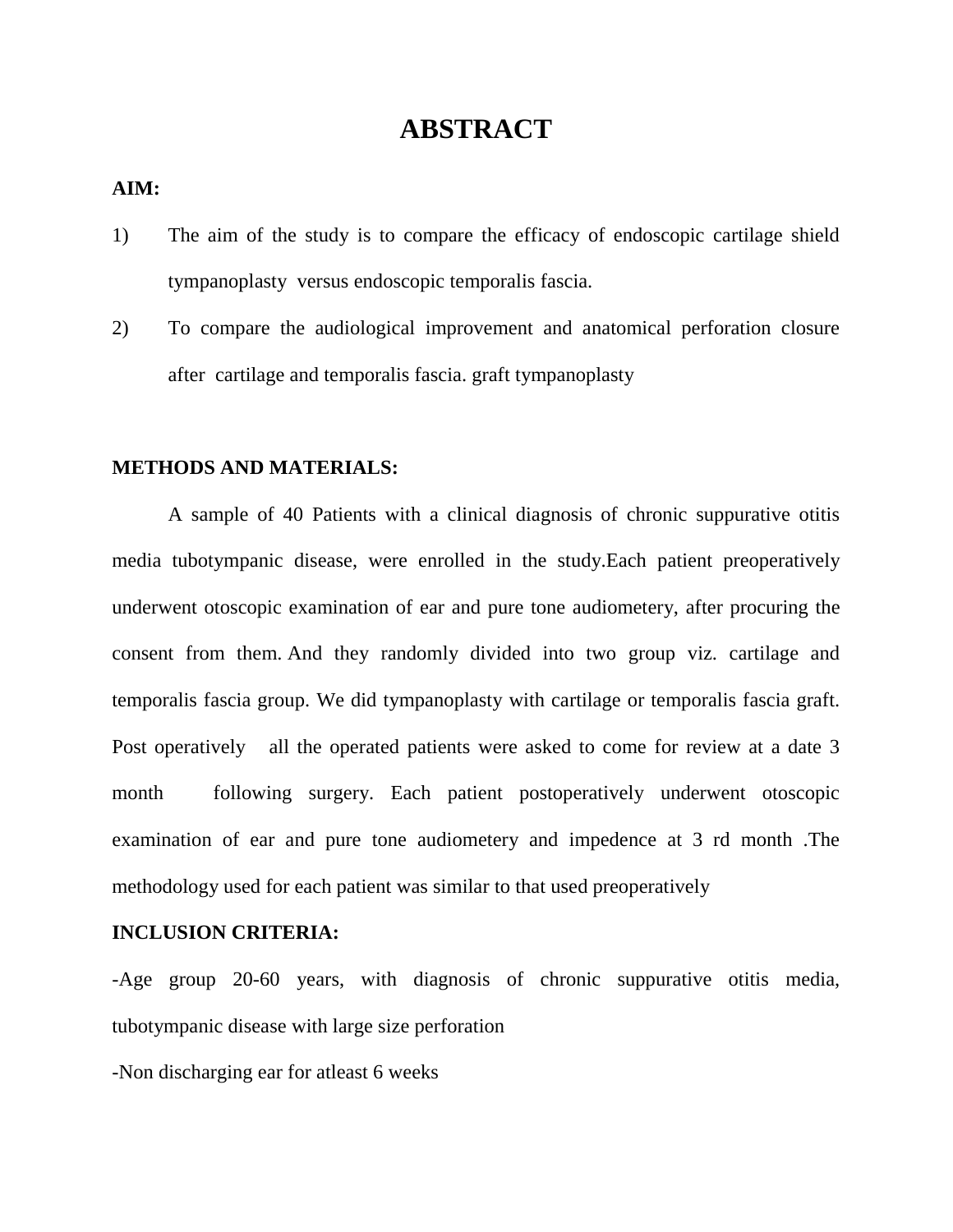-conductive hearing loss, mild and moderate

-good cochlear reserve

-intact ossicular chain

-pneumatised mastoid in x ray

### EXCLUSION CRITERIA

- Patients not willing for surgery
- $\text{-} \text{Age} \leq 20 \text{ and } > 60 \text{ years of age}$
- Cholesteatoma of ear
- Previous history of ear surgery
- pregnancy
- Systemic diseases like diabetes, hypertension, immunocompromised and cancer patients

## **RESULTS:**

In our study of 40 patients Graft uptake of temporalis fascia group is 90% and cartilage group graft up taken is 100%. Failure rate low in cartilage group than temporalis fascia group. The audiological gain between two group show statically significance (p value= 0.769) so it is statistically proved that there is no significant difference in the gain in AirBone gap attained by using either temporalis fascia or cartilage graft material in tympanoplasty. Impedence audiometry shows B curve in all cartilage tympanoplasty patients.